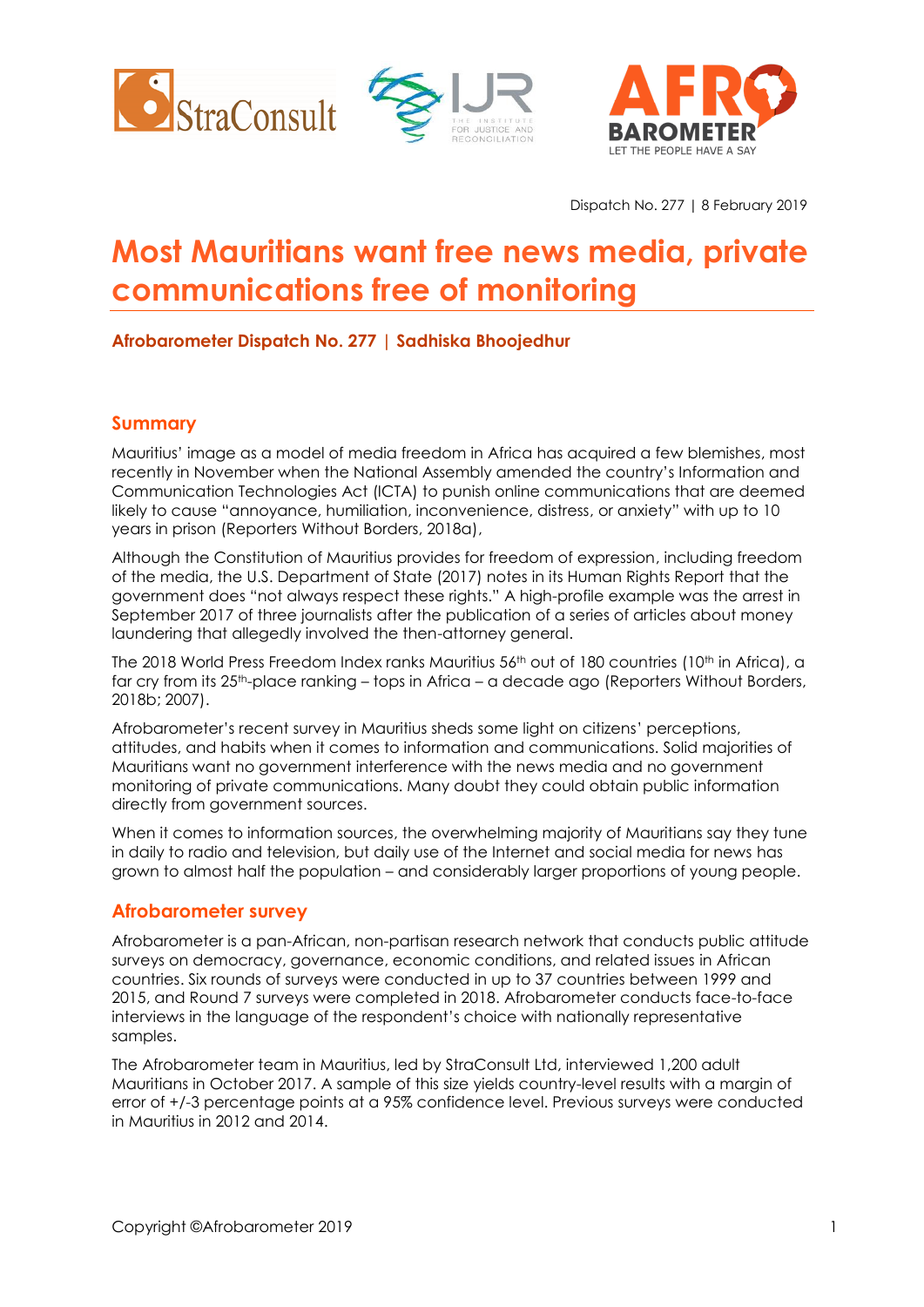

## **Key findings**

- Almost two-thirds (63%) of Mauritians say the media should have the right to publish any views and ideas without government control, a decline of 5 percentage points from 2014.
- The same majority (63%) believe that people should have the right to communicate in private without a government agency reading or listening to what they say.
- About half of respondents say it's "not at all likely" or "not very likely" that they could obtain information from government or other public sources about local government development plans and budgets (51%), school budgets (49%), or land ownership (41%).
- Nine out of 10 Mauritians say they get news "every day" from radio (89%) and television (88%). Newspaper readership continues to decline, while daily use of social media and the Internet as sources of news saw increases of 10 and 6 percentage points, respectively, since 2014.

### **Media freedom vs. government control**

Almost two-thirds (63%) of Mauritians "agree" or "agree very strongly" that the media should have the right to publish any views and ideas without government interference, while onethird (33%) believe the government should have the right to prevent the media from publishing things that it considers harmful to society (Figure 1). Support for media freedom declined by 5 percentage points from 2014 (Figure 2) but still remains near the top (fifth out of 34) among African countries surveyed by Afrobarometer in 2016/2018.

Men are more likely than women to support media freedom (66% vs. 58%), but differences by urban-rural location, age, and education level don't show a consistent pattern (Figure 3).



#### **Figure 1: Media freedom vs. government control** | Mauritius | 2017

*Respondents were asked: Which of the following statements is closest to your view?*

*Statement 1: The media should have the right to publish any views and ideas without government control.* 

*Statement 2: The government should have the right to prevent the media from publishing things that it considers harmful to society.*

*(% who "agree" or "agree very strongly" with each statement)*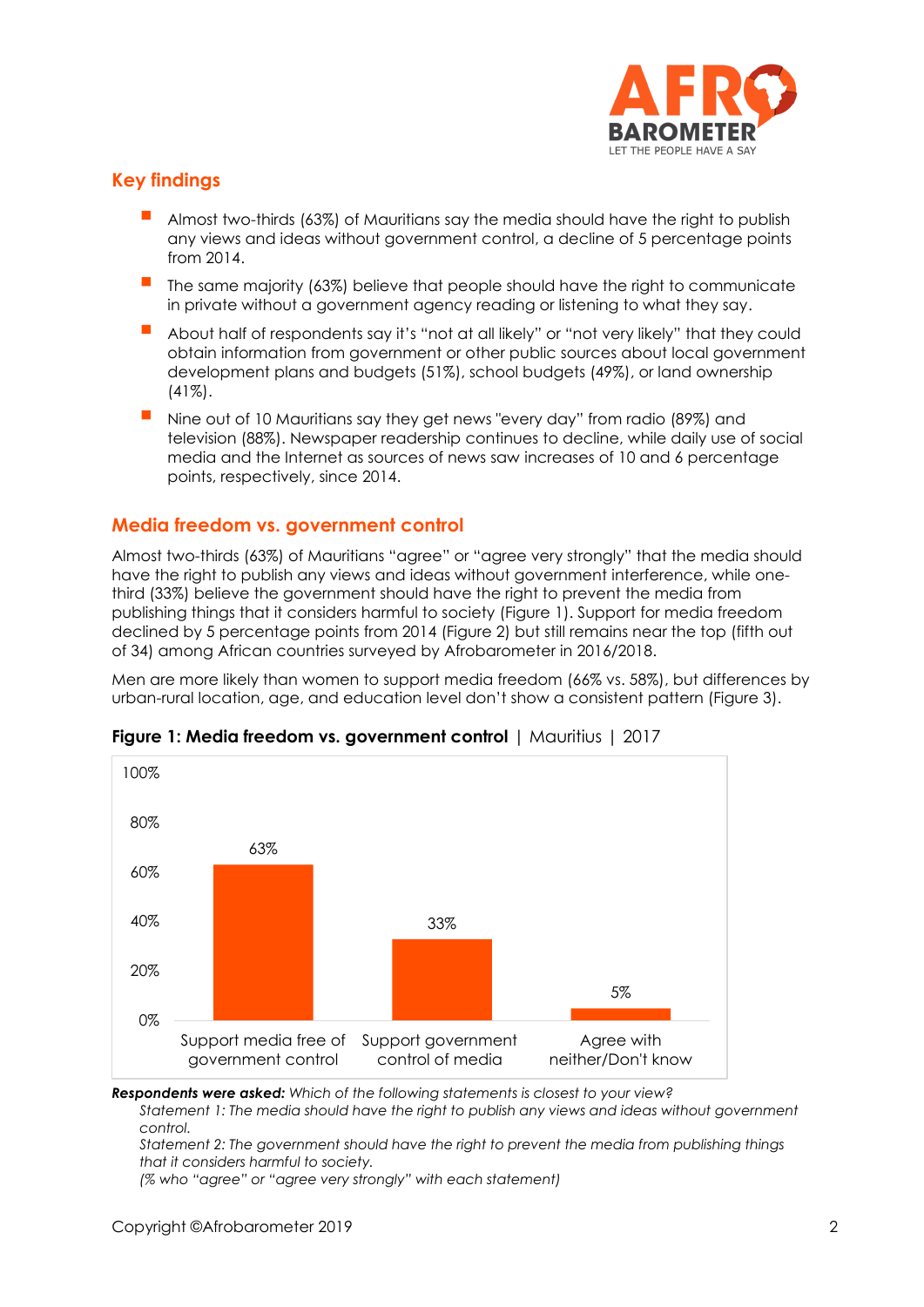





*Respondents were asked: Which of the following statements is closest to your view?*

*Statement 1: The media should have the right to publish any views and ideas without government control.* 

*Statement 2: The government should have the right to prevent the media from publishing things that it considers harmful to society.*

*(% who "agree" or "agree very strongly" with each statement)*



**Figure 3: Support for media freedom** | by gender, residency location, age, and education | Mauritius | 2017

*Figure shows % who "agree" or "agree very strongly" that the media should be free of government control.*

## **Monitoring of private communication**

In addition to a free news media, a majority of Mauritians want their private communications to be free of government monitoring. Almost two-thirds (63%) of respondents "agree" or "agree very strongly" that people should have the right to communicate in private without a government agency reading or listening to what they say. About three in 10 (28%) believe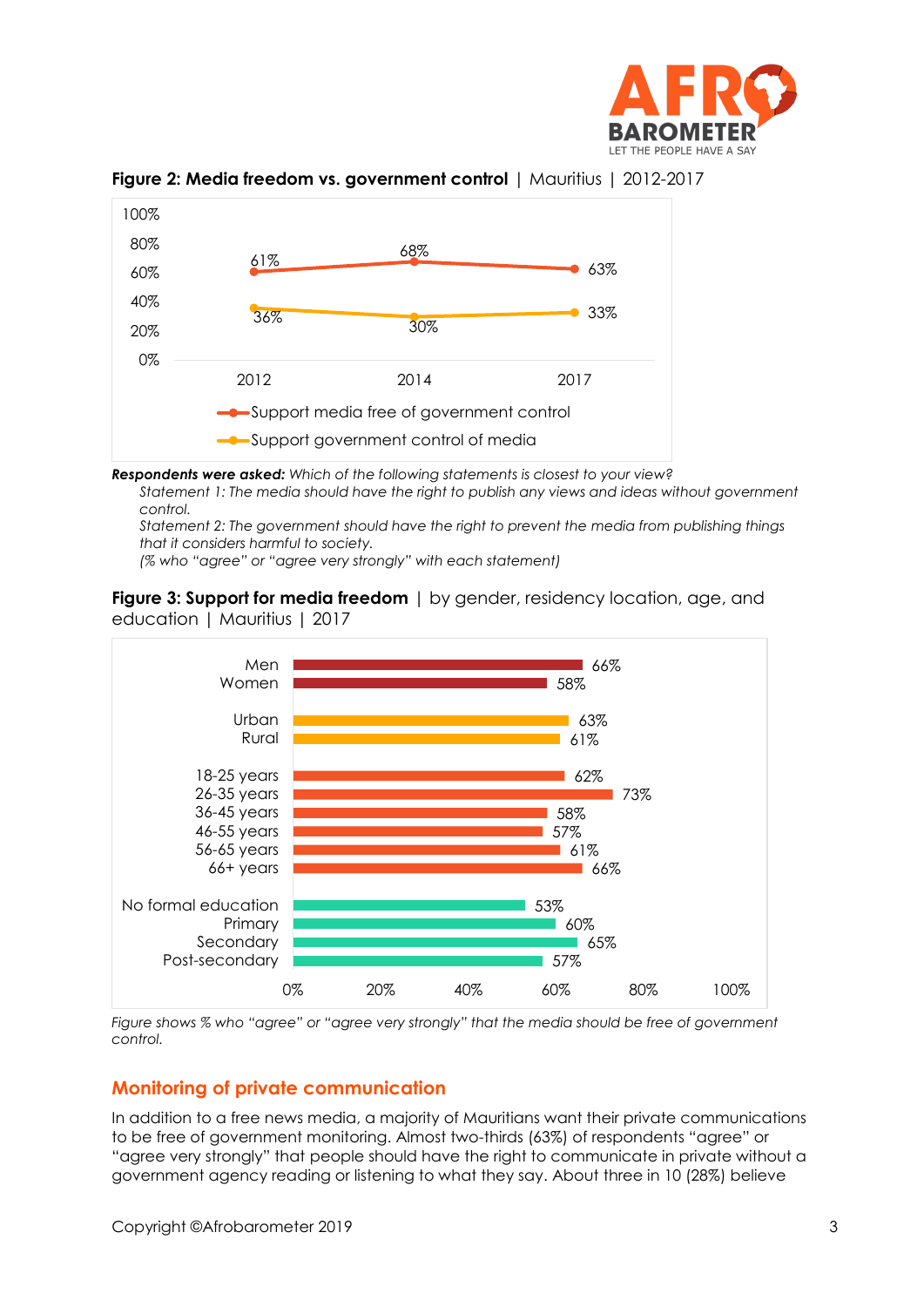

that the government should be able to monitor private communications, for example on mobile phones, to make sure that people are not plotting violence (Figure 4).

Urban residents are considerably more likely than their rural counterparts to favour private communications free of government monitoring (76% vs. 54%) (Figure 5). The privacy of their communications is a greater concern among young respondents (69%-71% of those aged 18-35 years) and increases with education level, ranging from 24% among those with no formal education to 74% among those with a post-secondary education.





*Respondents were asked: Which of the following statements is closest to your view? Statement 1: Government should be able to monitor private communications, for example on mobile phones, to make sure that people are not plotting violence. Statement 2: People should have the right to communicate in private without a government agency reading or listening to what they are saying. (% who "agree" or "agree very strongly" with each statement)*

**Figure 5: Support for private communications** | by gender, residency location, age, and education | Mauritius | 2017



*Figure shows % who "agree" or "agree very strongly" that people should have the right to communicate in private without government monitoring.*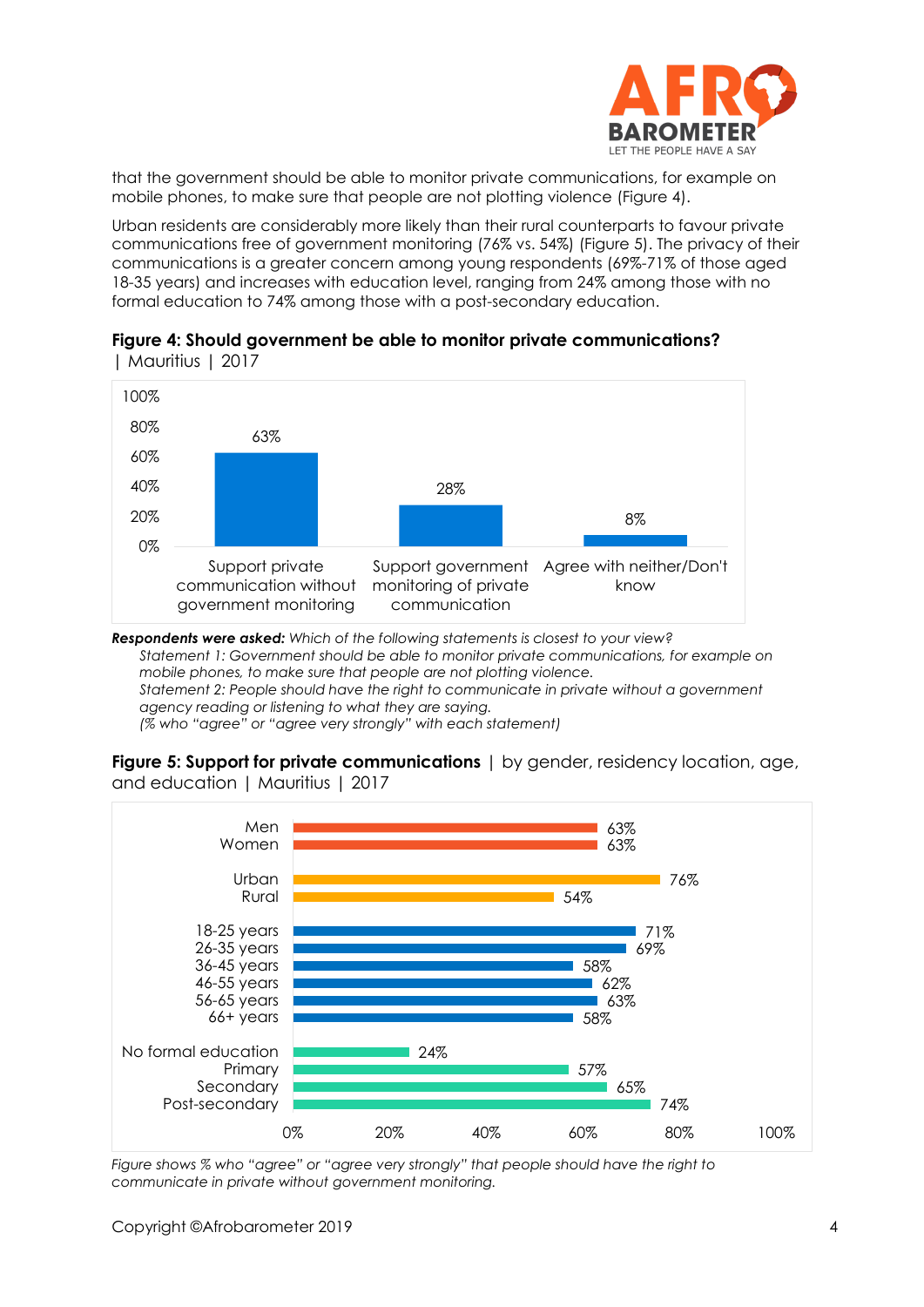

# **Access to public information**

When it comes to their ability to obtain information directly from public sources, many Mauritians have their doubts. Almost half of respondents say it is "not very likely" or "not at all likely" that they would be able to get information about local government development plans and budgets (51%), school budgets (49%), and land ownership (47%). However, six in 10 (63%) think they could obtain information about business registration (Figure 6).



## **Figure 6: Access to information** | Mauritius | 2017

*Respondents were asked: How likely is it that you could get the following information from government or other public institutions, or haven't you heard enough to say:*

*A. If you went to the local school to find out what the school's budget is and how the funds have been used?*

*B. If you went to the registrar general's office to find out who owns a piece of land in your community?*

*C. If you went to the municipal or district council to find out about the district development plan and budgets?*

*D. If you went to the municipal or District council to find out how to register a new business in your community?*

#### **News sources**

Mauritians are heavy consumers of news: Almost nine out of 10 say they tune in "every day" to their two main sources of news – radio (89%) and television (88%). Almost half of Mauritians use the Internet (47%) and social media such as Facebook and Twitter (42%) every day to get news, and about one-third (35%) turn to newspapers on a daily basis (Figure 7).

Between 2014 and 2017, daily use of radio and television held fairly steady, while daily newspaper readership declined by 5 percentage points and more Mauritians turned to the Internet (plus 6 percentage points) and social media (plus 10 points) (Figure 8).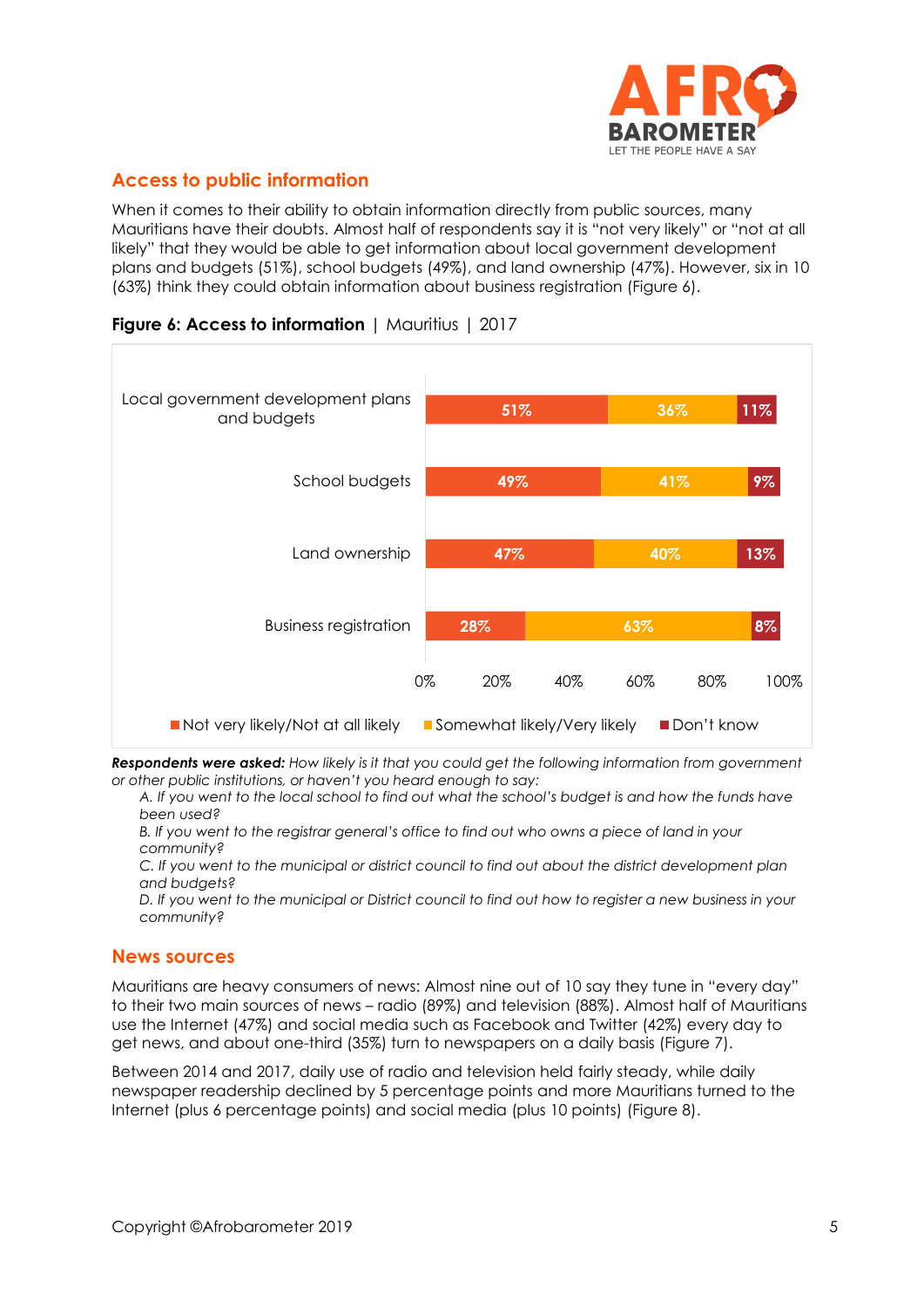



**Figure 7: Sources of news** | Mauritius | 2017

*Respondents were asked: How often do you get news from the following sources?*



## **Figure 8: Daily sources of news** | Mauritius | 2014|2017

**Respondents were asked:** *How often do you get news from the following sources? (% who say "every day")*

Men and women are very similar in their news habits, as are residents of urban and rural areas, except that men and urbanites are somewhat more likely to get daily news from newspapers (39% men vs. 30% of women, 42% urban vs. 29% rural) (Figure 9).

Young adults are more inclined than their elders to get their daily news from social media and the Internet. This is particularly true for the youngest age group (18-25 years old), who are about as likely to get news from their computers or mobile phones (81%) as they are from radio and television. Daily news consumption increases with respondents' education level across all types of outlets, especially when it comes to the Internet and social media.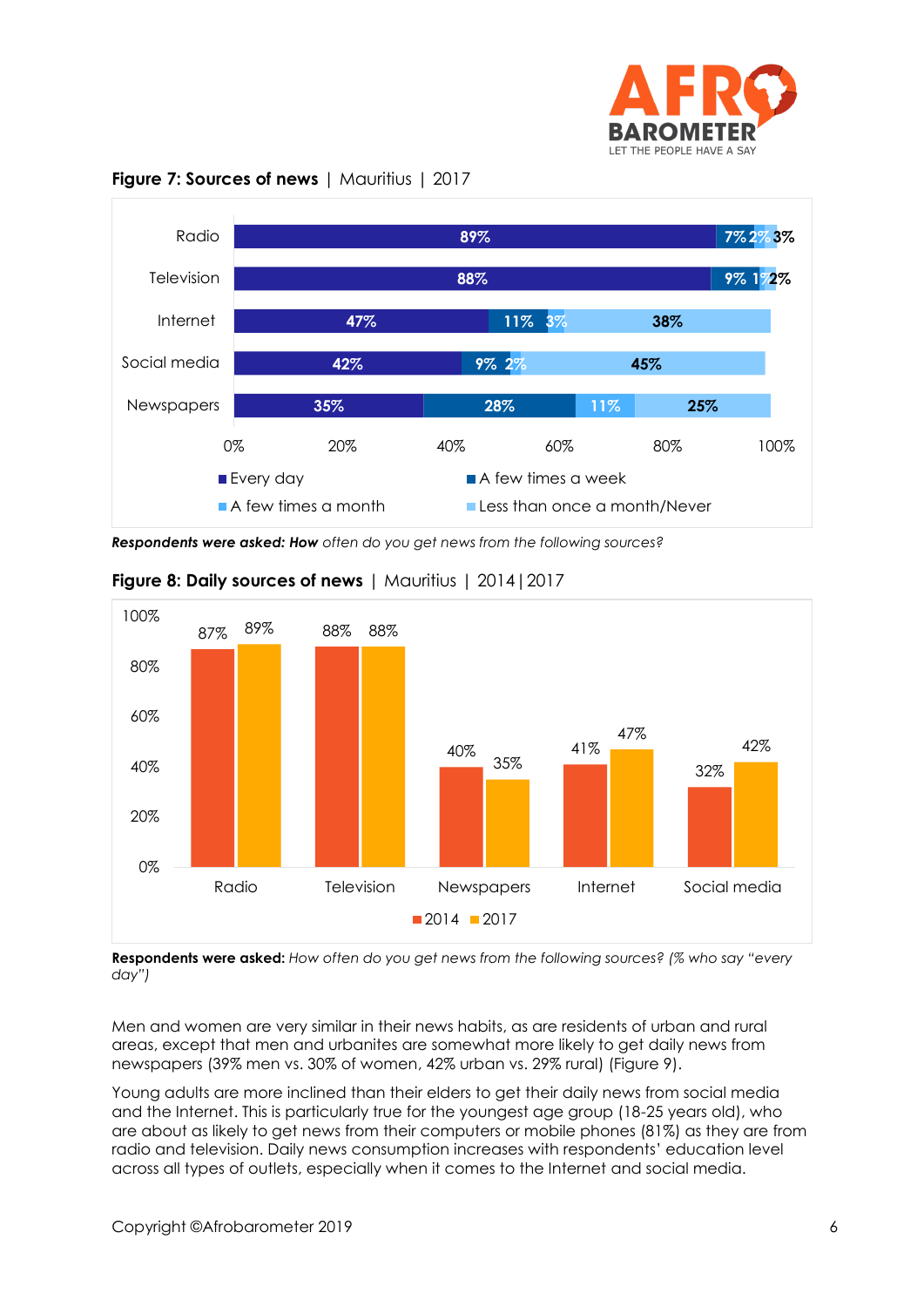



**Figure 9: Daily sources of news|** by gender, residency location, age, and education | Mauritius | 2017

*Respondents were asked: How often do you get news from the following sources? (% who say "every day")*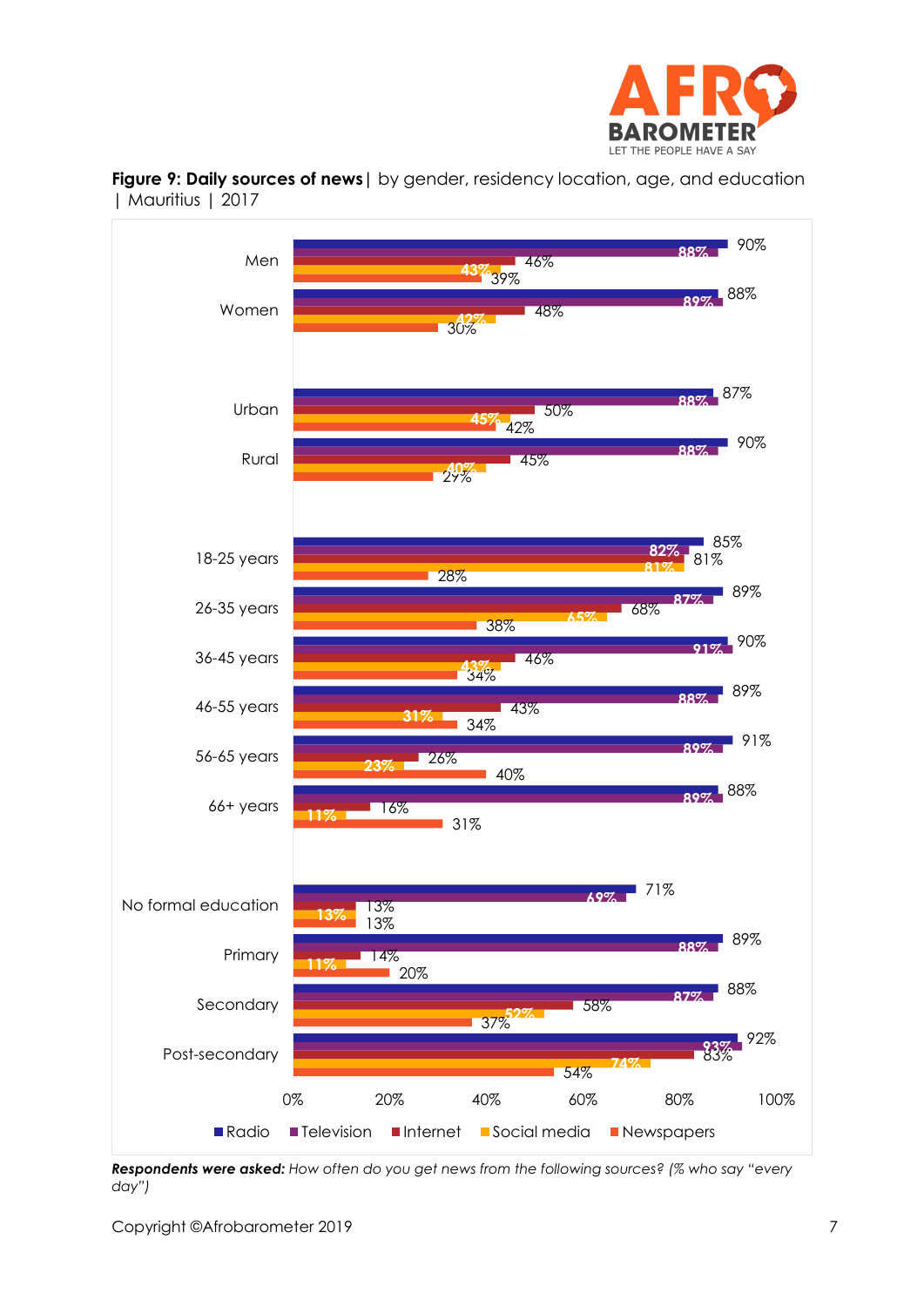

## **Internet use**

In a separate question, Afrobarometer asked Mauritians about their use of the Internet in general (not just as a news source). Almost half (45%) say they use the Internet on a daily basis, while another 12% use it "a few times a week." But more than one-third (35%) of Mauritians say they "never" use the Internet (Figure 10).

Among the youngest (83%) and the most educated (88%) respondents, overwhelming majorities are daily Internet users. Among Mauritians above age 55 and those with no formal education or only primary schooling, majorities never use the Internet. Urban residents are somewhat more likely to use the Internet than their rural counterparts (49% vs. 42%), but men and women show no difference in their Internet use (Figure 11).





*Respondents were asked: How often do you use the Internet?*

**Figure 11: Frequency of Internet use** | by gender, residency location, age, and education | Mauritius | 2017



*Respondents were asked: How often do you use the Internet?)*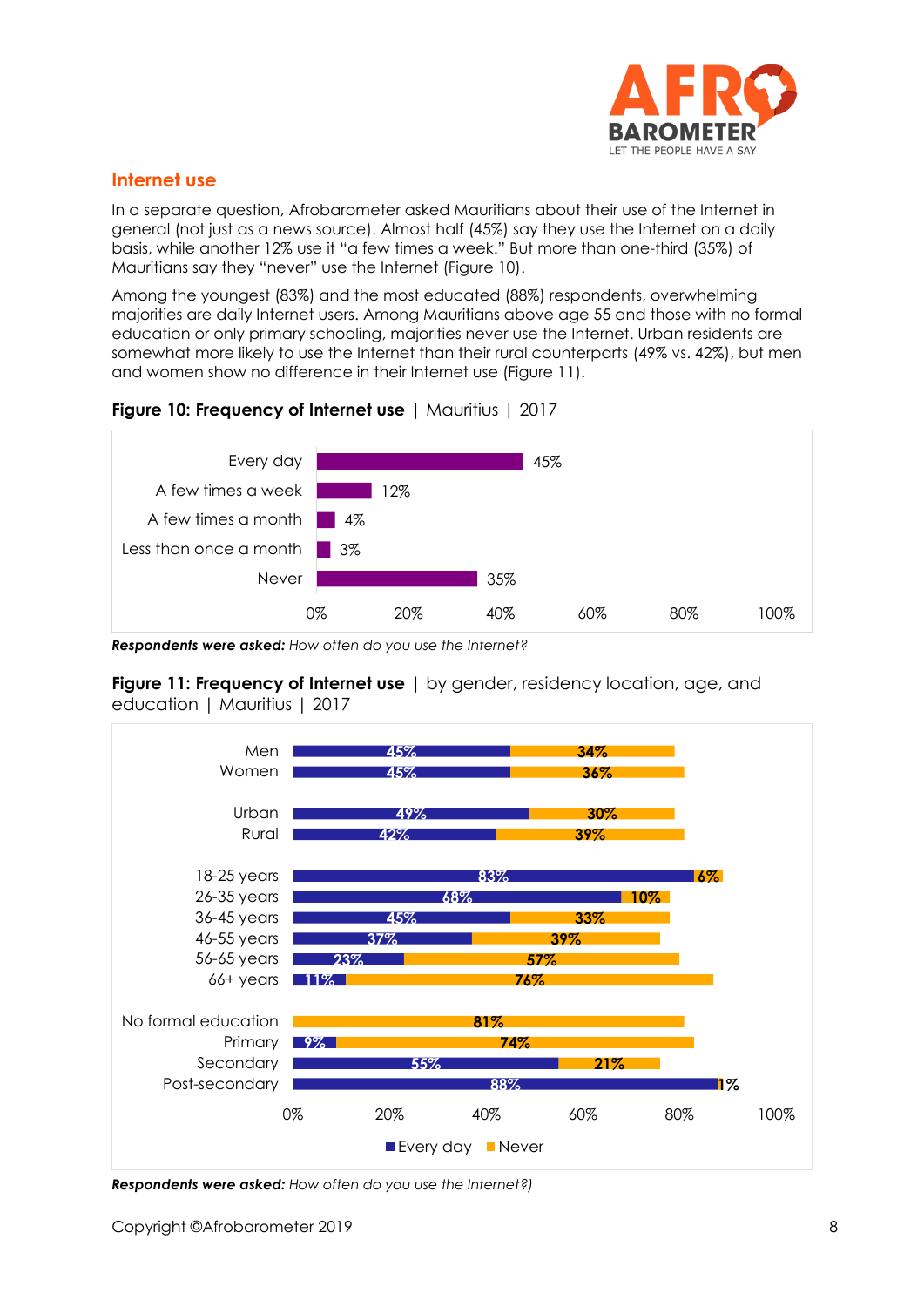

## **Conclusion**

A majority of Mauritians value both freedom of the media and the privacy of their personal communications. But only minorities are confident about their ability to obtain public information about local government development plans and budgets, school budgets, and land ownership.

The dominant sources of news for Mauritians continue to be radio and television, but almost half of the adult population – and large majorities of the youngest and most educated citizens – now also get daily news from the Internet and social media.

> Do your own analysis of Afrobarometer data – on any question, for any country and survey round. It's easy and free at www.afrobarometer.org/online-data-analysis.